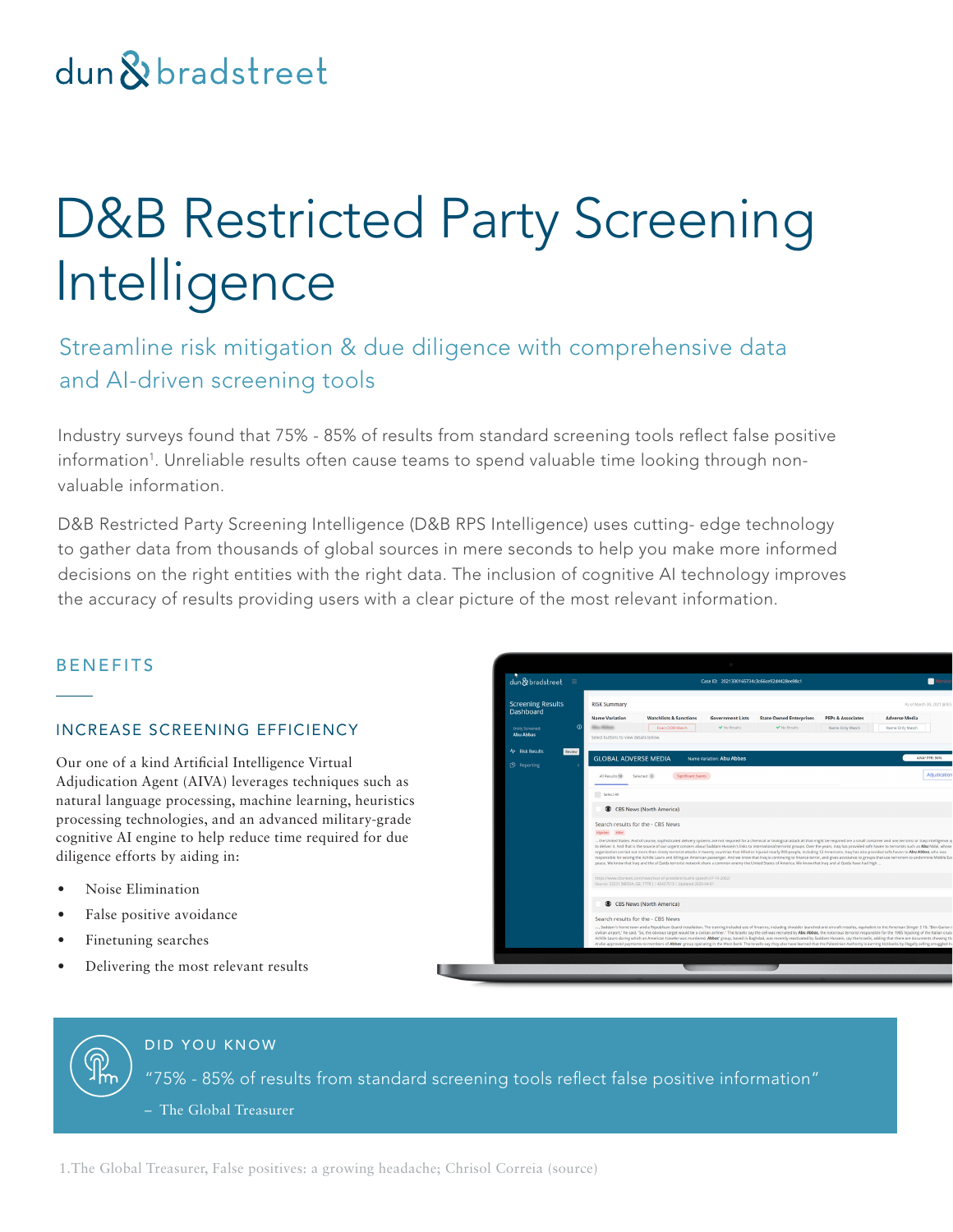#### REDUCE FALSE POSITIVES

D&B RPS Intelligence leverages Smart Match which harnesses proprietary matching algorithms to organize results and help accelerate review process. The algorithms classify and display the results by closest name variation, allowing identification of name matches even when search input includes:

- Misspelled names
- Connected & concatenated names
- Nicknames & aliases
- Missing names & initials
- Translated or transliterated names
- Chinese commercial code
- Out-of-order names
- Omission of letters
- Interchanging of vowels
- Doubling of consonants
- Business suffixes

#### POLITICALLY EXPOSED PERSONS (PEP)

Gain insight on more than 1 million PEP-related results that are consistent with FATF (Financial Action Task Force) guidelines for customer due diligence.

Leveraging info4c's globally trusted PEP DeskTM, D&B RPS Intelligence takes multi-jurisdictional screening requirements into consideration by incorporating information about relevant individuals with close ties to PEPs, namely family members and close associates.

#### ADVERSE MEDIA

Make more informed decisions quickly with global adverse media insights. D&B RPS Intelligence's cognitive AI system helps eliminate false positives by filtering results to deliver more relevant and accurate content from millions of international news agencies and sources around the world.

All search results include text snippets and direct links to the original article so you can see your keywords in context, confirm your findings, create audit trails and feel more confident in your decisions.

#### GLOBAL WATCH LISTS & SANCTIONS

Use our powerful search engine to retrieve results from the latest official lists at lightning speed. Create custom source lists that match your risk policies to help you clear results faster.

List sources relate to:

- Financial and medical fraud
- Criminal and terrorism activity
- **Sanctions**
- **Exclusions**
-